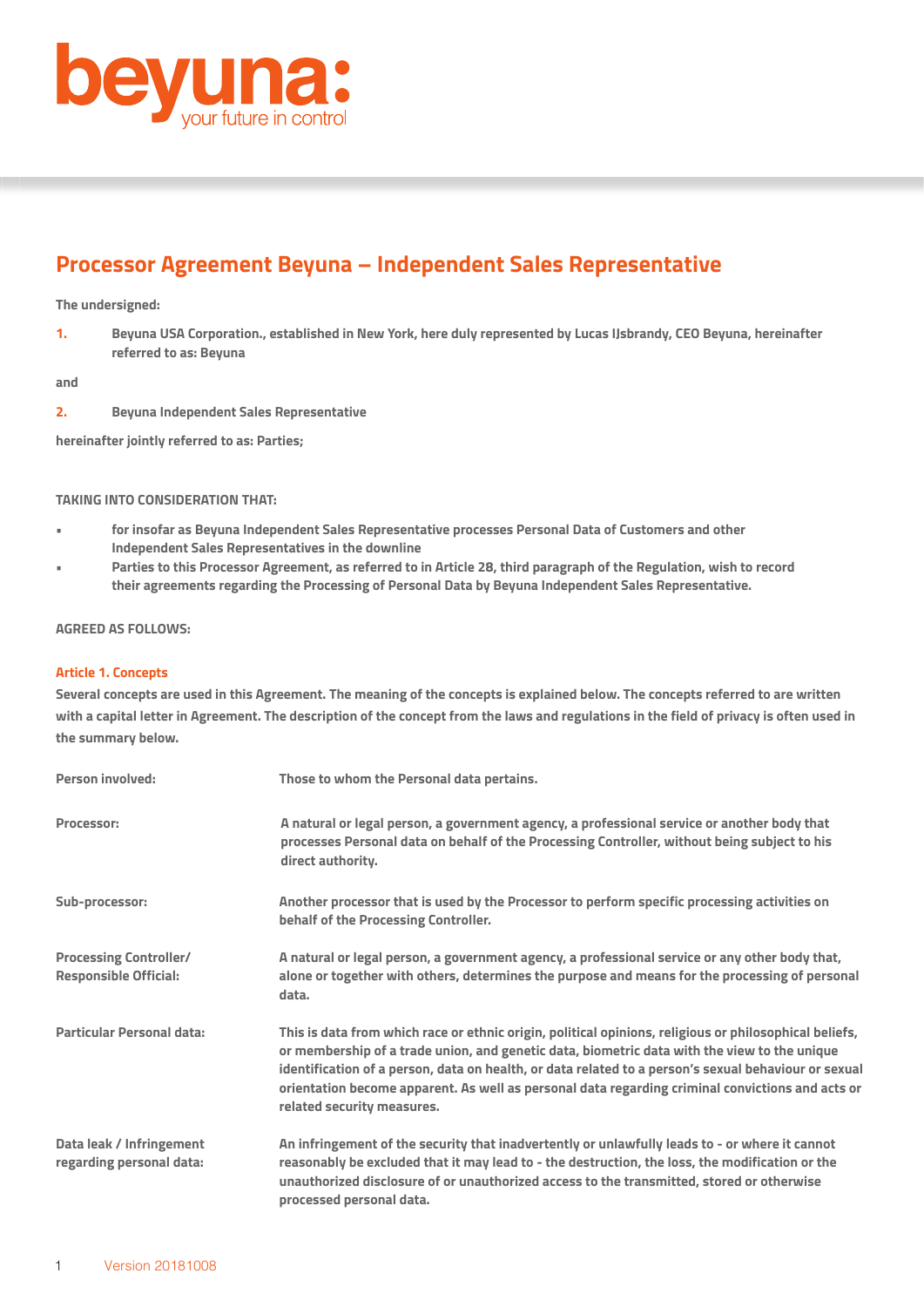

| <b>Third Parties:</b>                             | People other than You, Us and Our Employees.                                                                                                                                                                                                                                                                                                                                                                                                                                                                                                                                              |
|---------------------------------------------------|-------------------------------------------------------------------------------------------------------------------------------------------------------------------------------------------------------------------------------------------------------------------------------------------------------------------------------------------------------------------------------------------------------------------------------------------------------------------------------------------------------------------------------------------------------------------------------------------|
| <b>Data leaks notification</b><br>obligation:     | The obligation to notify the Personal Data Authority and (in some cases) to the Person/Persons involved of<br>the Data leaks.                                                                                                                                                                                                                                                                                                                                                                                                                                                             |
| <b>Employees:</b>                                 | Persons working with You or with Us, or temporarily hired as an Employee.                                                                                                                                                                                                                                                                                                                                                                                                                                                                                                                 |
| Agreement:                                        | <b>This Processor Agreement.</b>                                                                                                                                                                                                                                                                                                                                                                                                                                                                                                                                                          |
| <b>Personal data:</b>                             | All information about an identified or identifiable natural person ("the Person Involved") processed in the<br>context of the Distributorship; an identifiable natural person who can be identified directly or indirectly,<br>in particular by means of an identifier such as a name, an identification number, location data, an online<br>identifier or one or more elements characteristic of the physical, physiological, genetic, psychological,<br>economic, cultural or social identity of the natural person.                                                                    |
| <b>Personal details of</b><br>a sensitive nature: | Personal data where loss or unlawful processing can lead to (among other things) stigmatization or<br>exclusion of the Person Involved, damage to health, financial losses or (identity) fraud. The following must<br>anyway be classified as these categories of personal data:<br>Particular personal data<br>٠<br>Data on the financial or economic situation of the Person Involved<br>(Other) data that may lead to stigmatization or exclusion of the Person Involved<br>×.<br>User names, passwords and other log-in details<br>٠<br>Data that can be misused for (identity) fraud |
| <b>Process / Processing:</b>                      | A process of set of processes relating to personal data or a set of personal data, whether performed via<br>automated procedures, such as collecting, recording, organizing, structuring, storing, updating or<br>modifying, retrieving, consulting, using, disclosing by transmission, distributing or otherwise forwarding,<br>aligning or combining, guarding, deleting or destroying data.                                                                                                                                                                                            |
| <b>GDPR:</b>                                      | General Data Protection Regulation, including the implementing law on this regulation. The GDPR replaces<br>the Wbp [Data Protection Act] on 25 May 2018.                                                                                                                                                                                                                                                                                                                                                                                                                                 |

#### **Article 2. Subject of this Processor Agreement**

- **2.1 This Processor Agreement governs the Processing of Personal Data by the Beyuna Independent Sales Representative in the context of the Agreement.**
- **2.2 The nature and purpose of the Processing, the type of Personal Data and the categories of Personal Data, Persons Involved and recipients are described in Appendix 1.**
- **2.3 The Beyuna Independent Sales Representative guarantees the application of appropriate technical and organizational measures as described in Appendix 2, so that the Processing complies with the requirements of the Regulation and the protection of the rights of the Person Involved is ensured.**
- **2.4 The Beyuna Independent Sales Representative guarantees compliance with the requirements of the applicable laws and regulations regarding the Processing of Personal Data.**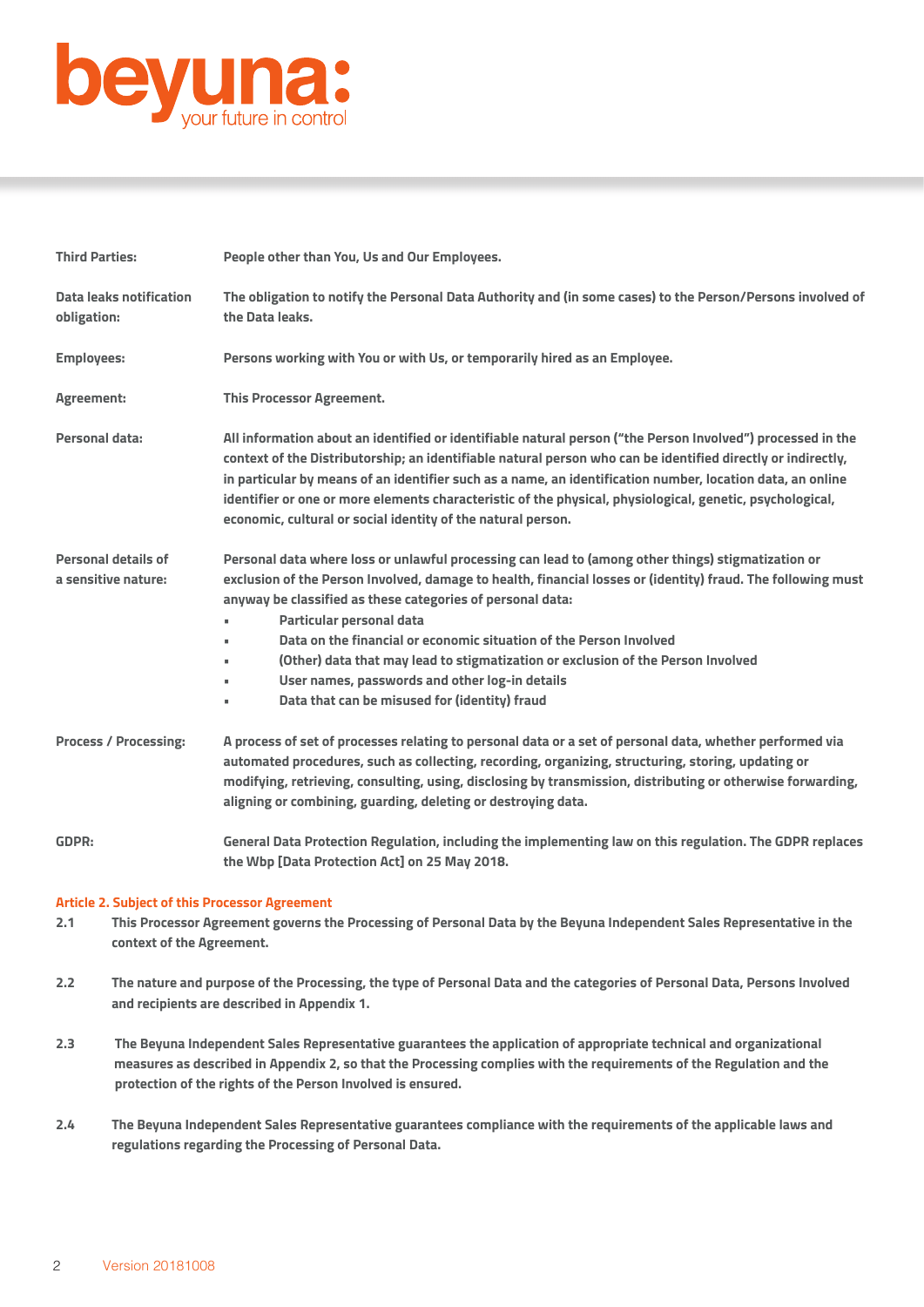

#### **Article 3. Commencement and duration**

- **3.1 This Agreement takes effect as soon as it has been signed by both Parties.**
- **3.2 This Processor Agreement ends after and insofar as the Beyuna Independent Sales Representative has deleted or returned all Personal Data in accordance with Article 10.**
- **3.3 None of the Parties can terminate this Processing Agreement in the interim. Beyuna can adjust the Processor Agreement at any time. The Beyuna Independent Sales Representative is informed of this.**

#### **Article 4. Scope of the processing authorisation Beyuna Independent Sales Representative**

- **4.1 The Beyuna Independent Sales Representative Processes the Personal Data exclusively in the way that is needed to support the downline and support customers where necessary. This means that it is possible to respond to contact forms and assistance may be rendered at business level by means of insight into the merits. Customers may not be approached in any other way unless permission has been given and this permission has also been recorded.**
- **4.2 If, based on a statutory provision, the Beyuna Independent Sales Representative is required to disclose Personal Data, he will inform Beyuna immediately, and, if possible, prior to the disclosure.**
- **4.3 The Beyuna Independent Sales Representative has no control over the purpose and means for the Processing of Personal Data.**

#### **Article 5. Security of the Processing**

- **5.1 The Beyuna Independent Sales Representative takes the technical and organisational security measures as described in Appendix 2.**
- **5.2 The parties acknowledge that guaranteeing an appropriate level of security can constantly force additional security measures to be taken. Beyuna Independent Sales Representative guarantees a risk-adjusted security level.**
- **5.3 If and insofar as Beyuna expressly requests doing so in writing, the Beyuna Independent Sales Representative will take additional measures with a view to securing the Personal Data.**
- **5.4 To the extent that the Beyuna Independent Sales Representative processes any Personal Data protected by EU Data Protection Law under the Agreement and/or that originates from the EEA, in a country that has not been designated by the European Commission of Swiss Federal Data Protection Authority (as applicable) as providing an adequate level of protection for Personal Data, the parties acknowledge that the Beyuna Independent Sales Representative shall be deemed to provide adequate protection (within the meaning of EU Data Protection Law) for any such Personal Data by virtue of having self-certified its compliance with Privacy Shield. The Beyuna Independent Sales Representative agrees to protect such Personal Data in accordance with the requirements of the Privacy Shield Principles. If the Beyuna Independent Sales Representative is unable to comply with this requirement, the Beyuna Independent Sales Representative shall inform Beyuna.**
- **5.5 The Beyuna Independent Sales Representative informs Beyuna without unreasonable delay as soon as he becomes aware of unlawful Processing of Personal Data or infringements of security measures as referred to in the first and second paragraph.**

#### **Article 6. Confidentiality by the Beyuna Independent Sales Representative**

- **6.1 The Personal Data is of a confidential nature and this entails a confidentiality obligation on Third Parties.**
- **6.2 At Beyuna's request, the Beyuna Independent Sales Representative demonstrates that his Staff is committed to observe confidentiality.**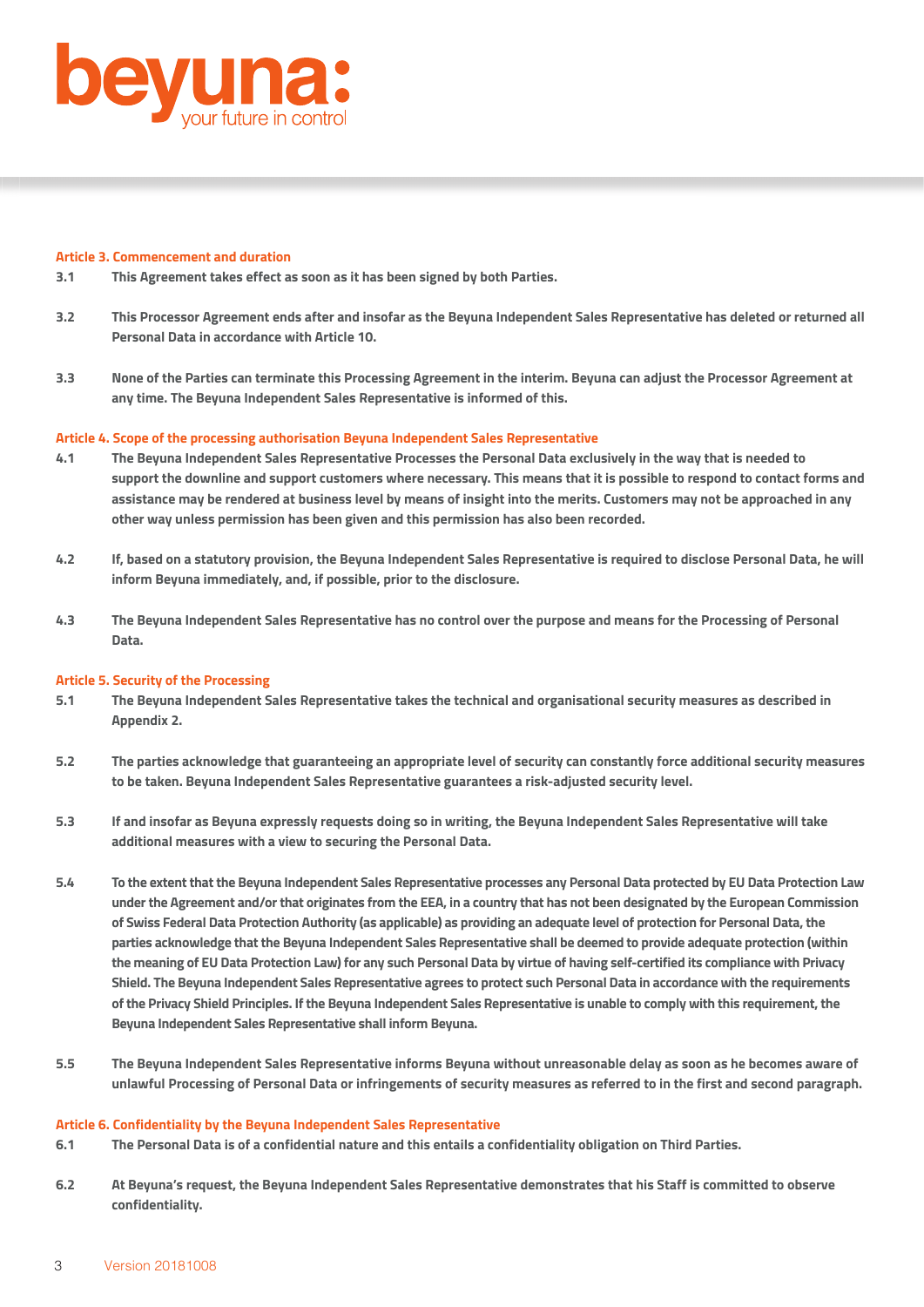

#### **Article 7. Sub-processor**

**When the Beyuna Independent Sales Representative engages another processor to perform processing activities for Beyuna, the same data protection obligations are imposed on this other processor in an agreement as those included in this Processor Agreement.** 

## **Article 8. Assistance because of rights of Persons Involved**

**The Beyuna Independent Sales Representative assists Beyuna in fulfilling its obligation to respond to requests to exercise the rights of the Party Involved as set out down in Chapter III of the Regulation.** 

#### **Article 9. Infringement regarding personal data**

- **9.1 The Beyuna Independent Sales Representative informs Beyuna within 48 hours, as soon as he has become aware of an Infringement regarding Personal Data, in accordance with the agreements as set out in Appendix 3.**
- **9.2 The Beyuna Independent Sales Representative also informs Beyuna within 48 hours of a notification based on the first paragraph about developments concerning the Infringement in connection with Personal Data.**
- **9.3 The Parties each bear the costs to be incurred by them in connection with the notification to the Competent Supervisory Authority and the Person Involved.**

#### **Article 10. Returning or deleting Personal Data**

**After termination of the distributorship with Beyuna, the Beyuna Independent Sales Representative will be responsible for deleting all Personal Data. The Beyuna Independent Sales Representative will delete copies, subject to deviating legal regulations.** 

#### **Article 11. Information obligation and audit**

- **11.1 The Beyuna Independent Sales Representative makes all information, necessary to demonstrate that the obligations under this Processing Agreement have been and are being fulfilled, available.**
- **11.2 The Beyuna Independent Sales Representative provides all necessary assistance to audits.**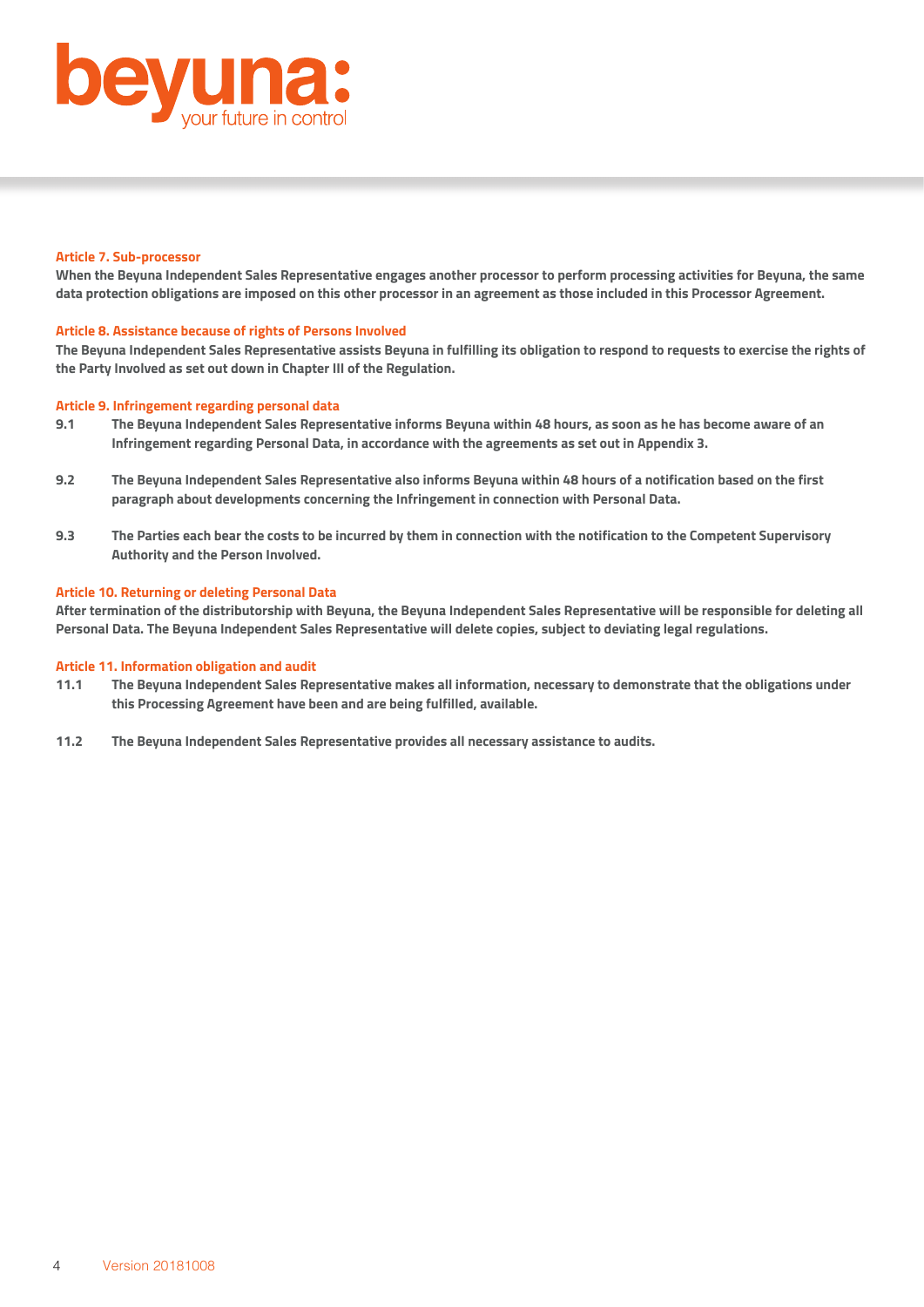

# **Appendix 1. The Processing of Personal Data**

| The subject / nature and purpose of the Processing              | <b>Contact other Beyuna Independent Sales Representatives to</b><br>provide support in doing business.<br>Name, address, e-mail, telephone number, insight into turnover |  |
|-----------------------------------------------------------------|--------------------------------------------------------------------------------------------------------------------------------------------------------------------------|--|
| The type of Personal Data                                       |                                                                                                                                                                          |  |
| <b>Description of categories of Personal Data</b>               | <b>Normal Personal Data</b>                                                                                                                                              |  |
| <b>Description of categories of Persons Involved</b>            | <b>Distributeurs</b>                                                                                                                                                     |  |
| <b>Description of categories of recipients of Personal Data</b> | <b>Processors</b>                                                                                                                                                        |  |
| The subject / nature and purpose of the Processing              | <b>Contact customers in the Beyuna Independent Sales</b>                                                                                                                 |  |
|                                                                 | Representative's organisation if there are any questions.                                                                                                                |  |
| The type of Personal Data                                       | Name, address, Email, Telephone number, insight into orders                                                                                                              |  |
| <b>Description of categories of Personal Data</b>               | <b>Normal Personal Data</b>                                                                                                                                              |  |
| <b>Description of categories of Persons Involved</b>            | <b>Customers</b>                                                                                                                                                         |  |
| <b>Description of categories of recipients of Personal Data</b> | <b>Processors</b>                                                                                                                                                        |  |
| The subject / nature and purpose of the Processing              | Making contact in response to the contact form.                                                                                                                          |  |
|                                                                 | Please note: these people may not be mailed.                                                                                                                             |  |
| The type of Personal Data                                       | Name, E-mail                                                                                                                                                             |  |
| <b>Description of categories of Personal Data</b>               | <b>Normal Personal Data</b>                                                                                                                                              |  |
| <b>Description of categories of Persons Involved</b>            | <b>Potential Customers</b>                                                                                                                                               |  |
| <b>Description of categories of recipients of Personal Data</b> | <b>Processors</b>                                                                                                                                                        |  |

**Among others, the registration that the Processing Controller must hold based on Article 30 of the Regulation can be used for the content of this Appendix.**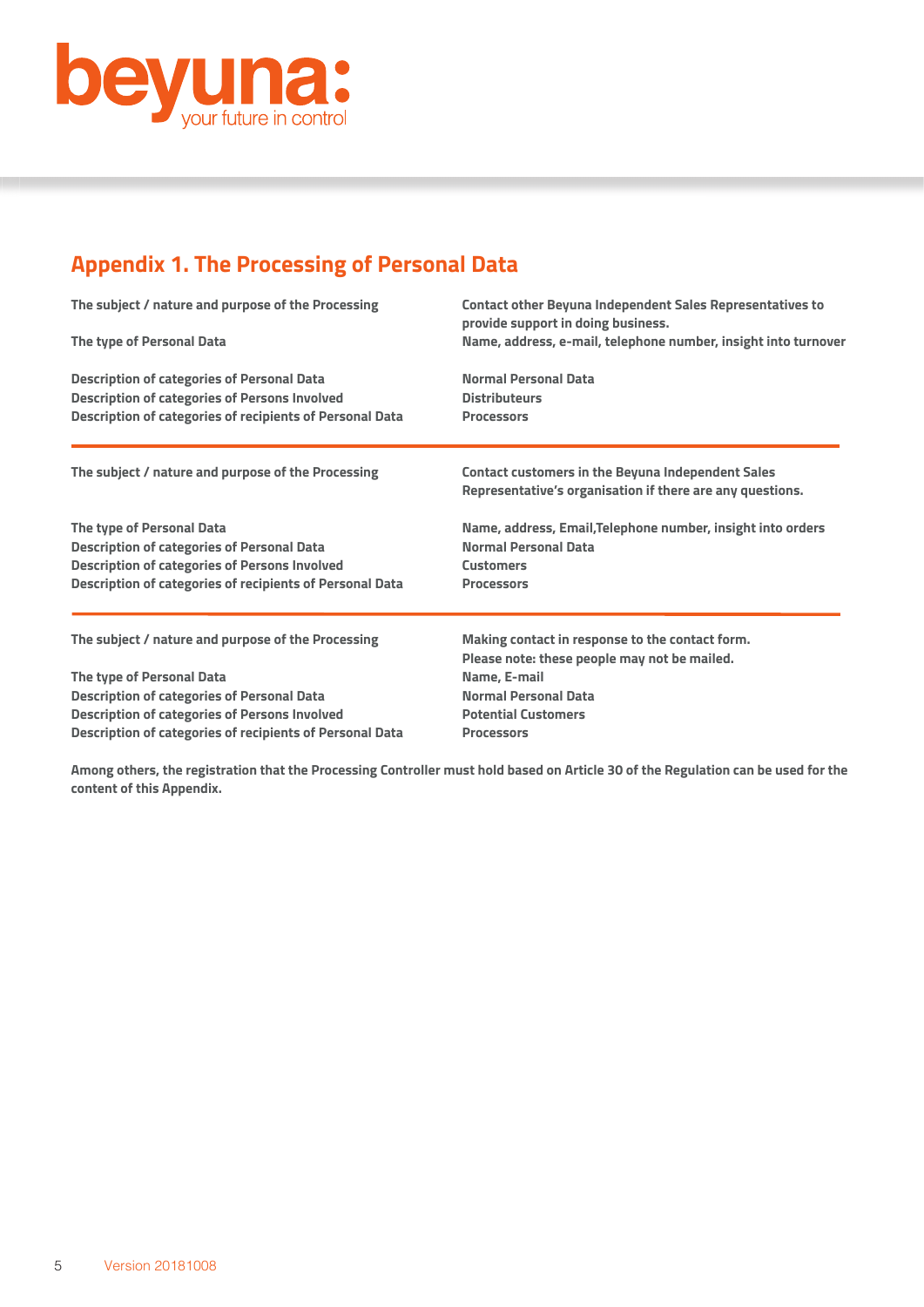

## **Appendix 2. Appropriate technical and organisational measures**

**In this appendix, the standards and measures that the Beyuna Independent Sales Representative must use in the context of the security of the Processing must be specified.** 

- **1. The data available in Cloud Office may not be shared with anyone.**
- **2. Telephone / tablet / computer / laptop or other devices must never be publicly logged into Cloud Office and left behind.**
- **3. Telephone / tablet / computer / laptop or other devices must be secured with the latest updates and must have virus scanners, firewalls and software against malware attacks.**
- **4. Telephone / tablet / computer / laptop or other devices with access to e-mail through which contact forms can enter, must be secured by means of a 6-digit code.**
- **5. Exports of data from Cloud Office may not be stored on public computers.**
- **6. Exports of data from Cloud Office may only be stored on secured servers.**
- **7. Telephone / tablet / computer / laptop or other devices with access to the Beyuna app are secured by means of a 6-digit code.**